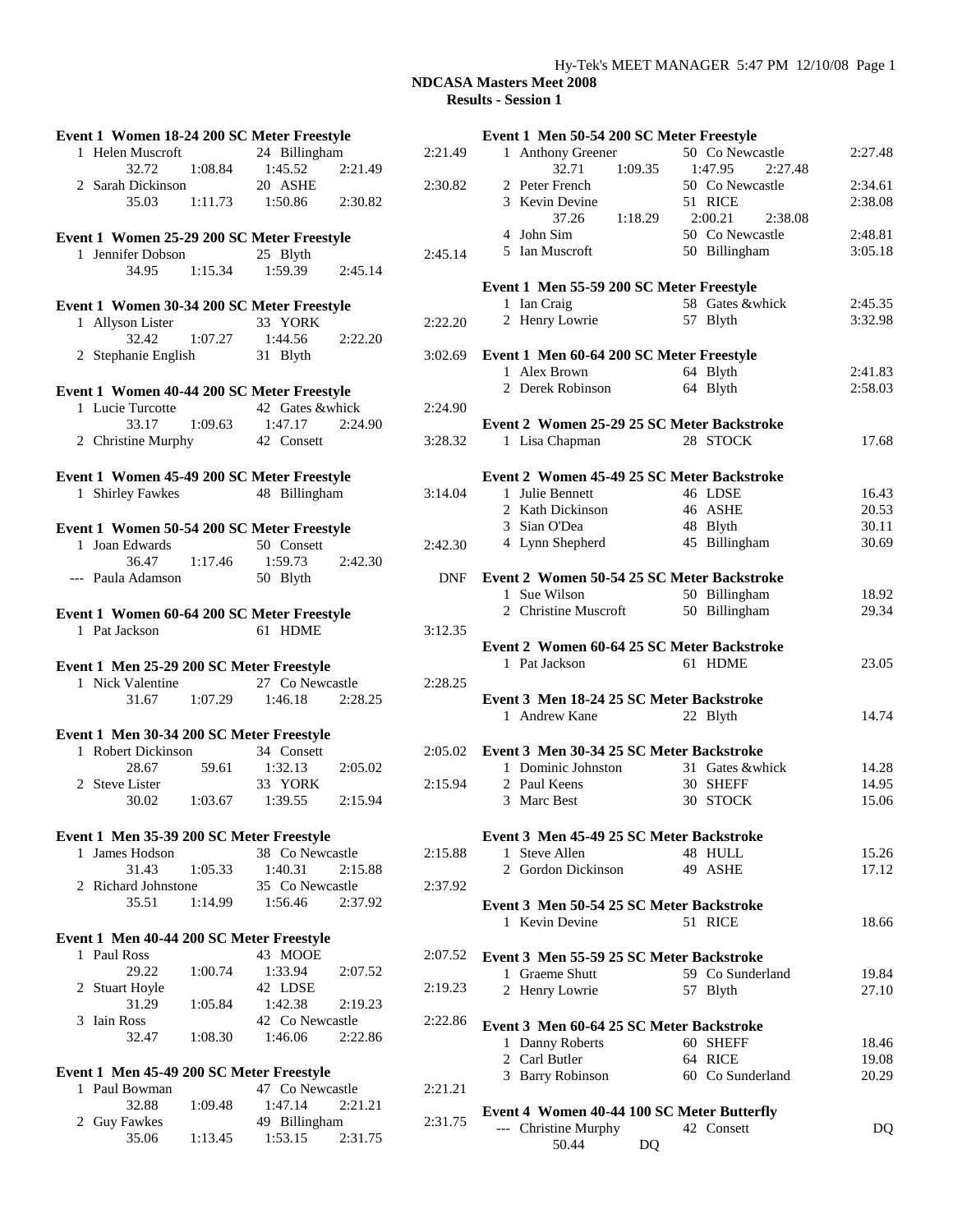| Event 4 Women 50-54 100 SC Meter Butterfly   |                  |         | Event 7 Men 30-34 50 SC Meter Breaststroke  |                  |                |
|----------------------------------------------|------------------|---------|---------------------------------------------|------------------|----------------|
| 1 Mary Purvis                                | 53 Alnwick Dol   | 1:23.46 | 1 Marc Best                                 | 30 STOCK         | 33.24          |
| 38.84<br>1:23.46                             |                  |         | 2 Paul Wainwright                           | 30 YORK          | 34.74          |
|                                              |                  |         | 3 Dominic Johnston                          | 31 Gates &whick  | 35.15          |
| Event 4 Women 60-64 100 SC Meter Butterfly   |                  |         |                                             |                  |                |
| 1 Pat Jackson                                | 61 HDME          | 1:46.22 | Event 7 Men 35-39 50 SC Meter Breaststroke  |                  |                |
| 49.88<br>1:46.22                             |                  |         | 1 Paul Butler                               | 36 SHEFF         | 33.22          |
|                                              |                  |         | 2 Glen Warwick                              | 36 MIDD          | 33.50          |
| Event 5 Men 18-24 100 SC Meter Butterfly     |                  |         | 3 James Hodson                              | 38 Co Newcastle  | 34.92          |
| 1 Andrew Kane                                | 22 Blyth         | 1:05.51 | 4 Steven Cummings                           | 39 Blyth         | 36.91          |
| 30.84<br>1:05.51                             |                  |         | 5 Graham Walton                             | 35 Consett       | 36.92          |
|                                              |                  |         | 6 Sebastien Corbeil                         | 37 Gates & whick | 38.52          |
| Event 5 Men 25-29 100 SC Meter Butterfly     |                  |         |                                             |                  |                |
| 1 Keith Lisle                                | 28 Co Newcastle  | 1:16.03 | Event 7 Men 40-44 50 SC Meter Breaststroke  |                  |                |
| 33.83<br>1:16.03                             |                  |         | 1 David Chaney                              | 40 Gates &whick  | 35.04          |
|                                              |                  |         | 2 Paul Ross                                 | 43 MOOE          | 35.94          |
| Event 5 Men 40-44 100 SC Meter Butterfly     |                  |         | 3 Iain Ross                                 | 42 Co Newcastle  | 38.57          |
| 1 Terry Lee                                  | 44 Wear Valley   | 1:13.52 |                                             |                  |                |
| 33.65<br>1:13.52                             |                  |         | Event 7 Men 45-49 50 SC Meter Breaststroke  |                  |                |
|                                              |                  |         | 1 Robert Lucas                              | 47 HULL          | 36.32          |
| Event 5 Men 45-49 100 SC Meter Butterfly     |                  |         |                                             |                  |                |
| --- Guy Fawkes                               | 49 Billingham    | DO.     | Event 7 Men 50-54 50 SC Meter Breaststroke  |                  |                |
| 34.94<br>DQ                                  |                  |         | 1 Robin Sleight                             | 52 Co Newcastle  | 46.66          |
|                                              |                  |         |                                             |                  |                |
| Event 5 Men 50-54 100 SC Meter Butterfly     |                  |         | Event 7 Men 55-59 50 SC Meter Breaststroke  |                  |                |
| 1 Stuart Downie                              | 53 Blyth         | 1:48.17 | 1 Ian Craig                                 | 58 Gates &whick  | 41.38          |
| 48.21<br>1:48.17                             |                  |         | 2 Tom Oldfield                              | 57 SHEFF         | 46.60          |
|                                              |                  |         |                                             |                  |                |
| Event 5 Men 60-64 100 SC Meter Butterfly     |                  |         | Event 7 Men 60-64 50 SC Meter Breaststroke  |                  |                |
| 1 Norman Stephenson                          | 64 Gates &whick  | 1:33.24 | 1 Terry McGee                               | 61 MIDD          | 39.67          |
| 1:33.24<br>43.49                             |                  |         | 2 George Jackson                            | 63 HDME          | 40.53          |
|                                              |                  |         | 3 Norman Stephenson                         | 64 Gates &whick  | 40.77          |
|                                              |                  |         | 4 Keith Cunningham                          | 60 Consett       | 41.31          |
| Event 6 Women 18-24 50 SC Meter Breaststroke |                  |         |                                             |                  |                |
| 1 Rachel McCabe                              | 21 STDE          | 37.65   | Event 7 Men 65-69 50 SC Meter Breaststroke  |                  |                |
| 2 Victoria Allison                           | 20 STDE          | 42.14   | 1 John E Sawyers                            | 65 Co Newcastle  | 40.33          |
| 3 Naomi Stell                                | 18 STDE          | 45.24   |                                             |                  |                |
|                                              |                  |         | Event 8 Women 18-24 100 SC Meter Backstroke |                  |                |
| Event 6 Women 25-29 50 SC Meter Breaststroke |                  |         | 1 Sarah Dickinson                           | 20 ASHE          | 1:13.40        |
| 1 Helen Richardson                           | 29 Wear Valley   | 45.58   | 35.74<br>1:13.40                            |                  |                |
| 2 Claire Knox                                | 25 Billingham    | 48.74   | 2 Helen Muscroft                            | 24 Billingham    | 1:13.81        |
|                                              |                  |         | 36.22<br>1:13.81                            |                  |                |
| Event 6 Women 40-44 50 SC Meter Breaststroke |                  |         |                                             |                  | 1:22.13        |
| 1 Lucie Turcotte                             | 42 Gates & whick | 37.53   | 3 Jennifer Clary<br>1:22.13<br>39.00        | 21 Wear Valley   |                |
|                                              |                  |         |                                             |                  |                |
| Event 6 Women 45-49 50 SC Meter Breaststroke |                  |         | Event 8 Women 25-29 100 SC Meter Backstroke |                  |                |
| 1 Diane Chaney                               | 46 Gates &whick  | 40.27   | 1 Lisa Chapman                              | 28 STOCK         | 1:21.66        |
| 2 Sian O'Dea                                 | 48 Blyth         | 48.56   | 39.09<br>1:21.66                            |                  |                |
|                                              |                  |         |                                             |                  |                |
| Event 6 Women 50-54 50 SC Meter Breaststroke |                  |         | Event 8 Women 30-34 100 SC Meter Backstroke |                  |                |
| 1 Judith Pascale                             | 51 Gates &whick  | 44.66   | 1 Stephanie English                         | 31 Blyth         | 1:37.51        |
|                                              |                  |         | 47.77<br>1:37.51                            |                  |                |
| Event 7 Men 18-24 50 SC Meter Breaststroke   |                  |         |                                             |                  |                |
| 1 Paul Gray                                  | 22 STOCK         | 36.39   |                                             |                  |                |
| 2 David Craig                                | 24 Gates &whick  | 36.46   | Event 8 Women 45-49 100 SC Meter Backstroke |                  |                |
| 3 Simon Bradshaw                             | 19 Blyth         | 39.23   | 1 Julie Bennett                             | 46 LDSE          | 1:16.17        |
|                                              |                  |         | 36.38<br>1:16.17                            |                  |                |
| Event 7 Men 25-29 50 SC Meter Breaststroke   |                  |         |                                             |                  |                |
| 1 Graham Asbury                              | 27 YORK          | 33.06   | Event 8 Women 60-64 100 SC Meter Backstroke |                  |                |
| --- Keith Lisle                              | 28 Co Newcastle  | DQ      | --- Pat Jackson                             | 61 HDME          | D <sub>Q</sub> |
|                                              |                  |         | 52.40<br>DQ                                 |                  |                |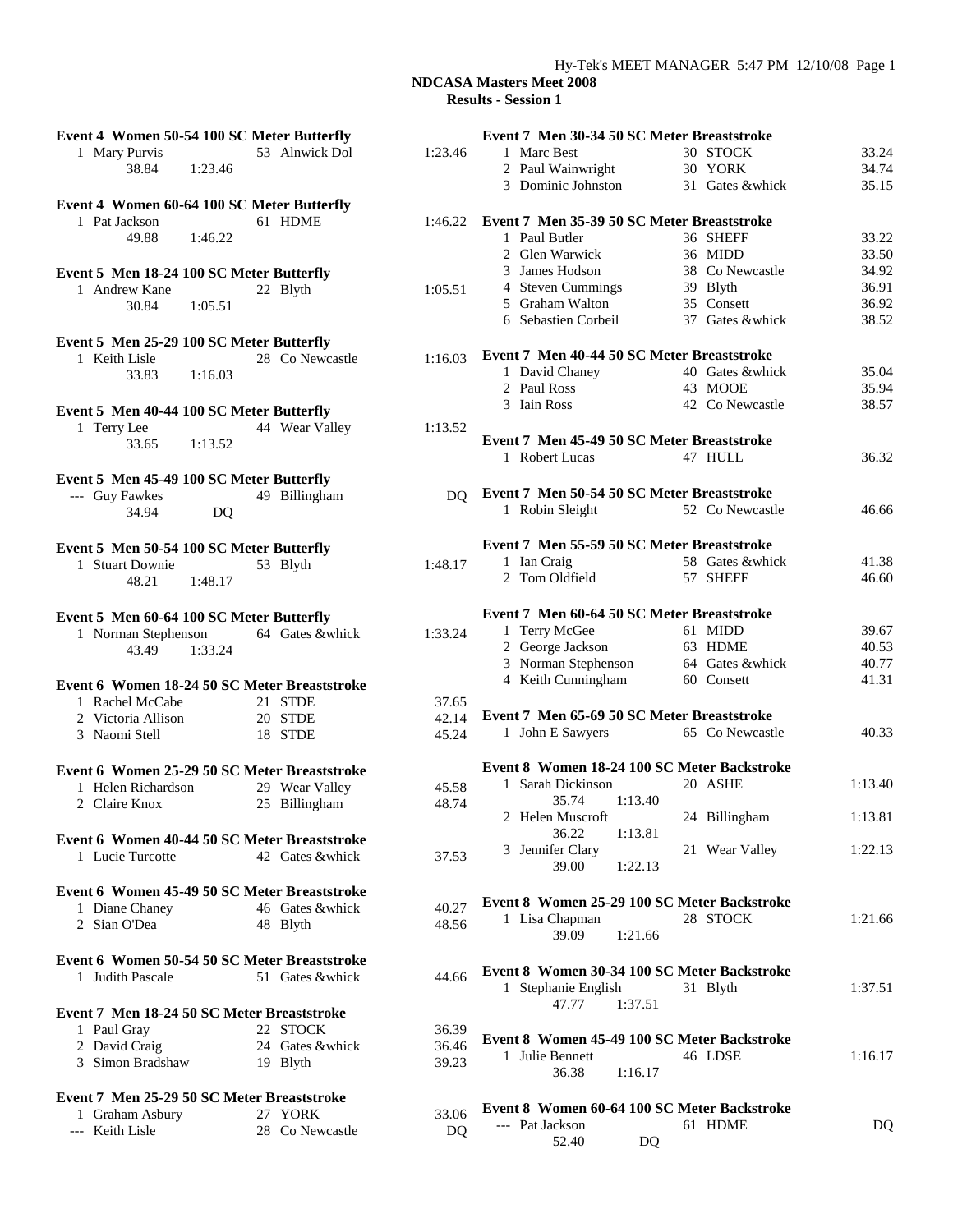| Event 9 Men 40-44 100 SC Meter Backstroke  |                  |         | Event 11 Men 18-24 50 SC Meter Freestyle         |                  |       |
|--------------------------------------------|------------------|---------|--------------------------------------------------|------------------|-------|
| 1 David Chaney                             | 40 Gates & whick | 1:07.36 | 1 Andrew Kane                                    | 22 Blyth         | 26.11 |
| 32.36<br>1:07.36                           |                  |         | 2 Paul Gray                                      | 22 STOCK         | 27.75 |
|                                            |                  |         | 3 David Craig                                    | 24 Gates &whick  | 28.57 |
| Event 9 Men 45-49 100 SC Meter Backstroke  |                  |         |                                                  |                  |       |
| 1 Steve Allen                              | 48 HULL          |         | 1:10.66 Event 11 Men 25-29 50 SC Meter Freestyle |                  |       |
| 34.62<br>1:10.66                           |                  |         | 1 Robert Page                                    | 26 MOOE          | 30.67 |
| 2 Paul Bowman                              | 47 Co Newcastle  | 1:21.05 | 2 Keith Lisle                                    | 28 Co Newcastle  | 31.74 |
| 37.58<br>1:21.05                           |                  |         |                                                  |                  |       |
| 3 Gordon Dickinson                         | 49 ASHE          | 1:27.36 | Event 11 Men 30-34 50 SC Meter Freestyle         |                  |       |
| 41.92<br>1:27.36                           |                  |         | 1 Robert Dickinson                               | 34 Consett       | 26.28 |
| 4 Stuart McGurk                            | 47 TRON          | 1:43.51 | 2 Paul Keens                                     | 30 SHEFF         | 27.03 |
| 52.88<br>1:43.51                           |                  |         | 3 Dominic Johnston                               | 31 Gates &whick  | 27.04 |
|                                            |                  |         | 4 Paul Wainwright                                | 30 YORK          | 27.14 |
| Event 9 Men 50-54 100 SC Meter Backstroke  |                  |         | 5 Steve Lister                                   | 33 YORK          | 27.85 |
| 1 Kevin Devine                             | 51 RICE          | 1:31.52 | 6 Daniel Hill                                    | 33 MOOE          | 28.72 |
| 45.84<br>1:31.52                           |                  |         |                                                  |                  |       |
|                                            |                  |         | Event 11 Men 35-39 50 SC Meter Freestyle         |                  |       |
| Event 9 Men 55-59 100 SC Meter Backstroke  |                  |         | 1 Graham Walton                                  | 35 Consett       | 30.10 |
| 1 Henry Lowrie                             | 57 Blyth         | 2:14.15 | 2 Sebastien Corbeil                              | 37 Gates &whick  | 30.17 |
| 1:05.92<br>2:14.15                         |                  |         | 3 Richard Johnstone                              | 35 Co Newcastle  | 31.60 |
|                                            |                  |         | --- Glen Warwick                                 | 36 MIDD          | DQ    |
|                                            |                  |         |                                                  |                  |       |
| Event 9 Men 60-64 100 SC Meter Backstroke  |                  |         |                                                  |                  |       |
| 1 Carl Butler                              | 64 RICE          | 1:43.10 | Event 11 Men 40-44 50 SC Meter Freestyle         |                  |       |
| 1:43.10<br>49.30                           |                  |         | 1 Iain Ross                                      | 42 Co Newcastle  | 29.83 |
| 2 Barry Robinson                           | 60 Co Sunderland | 1:44.40 |                                                  |                  |       |
| 49.57<br>1:44.40                           |                  |         | Event 11 Men 45-49 50 SC Meter Freestyle         |                  |       |
| 3 Phil Johnston                            | 60 Gates &whick  | 1:48.64 | 1 Robert Lucas                                   | 47 HULL          | 27.20 |
| 49.99<br>1:48.64                           |                  |         | 2 Paul Bowman                                    | 47 Co Newcastle  | 28.08 |
|                                            |                  |         | 3 Guy Fawkes                                     | 49 Billingham    | 32.00 |
| Event 10 Women 18-24 50 SC Meter Freestyle |                  |         | 4 Stuart McGurk                                  | 47 TRON          | 36.06 |
| 1 Sarah Livesey                            | 22 SHEFF         | 29.82   | --- Michael Edwards                              | 48 Consett       | DQ    |
| 2 Charlotte Malloy                         | 22 STDE          | 30.40   |                                                  |                  |       |
| 3 Sarah Dickinson                          | 20 ASHE          | 30.46   | Event 11 Men 50-54 50 SC Meter Freestyle         |                  |       |
| 4 Naomi Stell                              | 18 STDE          | 32.08   | 1 Peter French                                   | 50 Co Newcastle  | 30.03 |
| 5 Victoria Allison                         | 20 STDE          | 32.25   | 2 Anthony Greener                                | 50 Co Newcastle  | 30.73 |
| 6 Lynne Greenwood                          | 22 Wear Valley   | 35.70   | 3 John Sim                                       | 50 Co Newcastle  | 33.47 |
|                                            |                  |         | 4 Stuart Downie                                  | 53 Blyth         | 36.72 |
| Event 10 Women 25-29 50 SC Meter Freestyle |                  |         |                                                  |                  |       |
| 1 Lisa Poole                               | 25 SHEFF         | 29.60   | Event 11 Men 55-59 50 SC Meter Freestyle         |                  |       |
| 2 Jennifer Dobson                          | 25 Blyth         | 32.20   | 1 Ian Craig                                      | 58 Gates &whick  | 33.16 |
| 3<br>Claire Knox                           | 25 Billingham    | 36.65   | 2 Graeme Shutt                                   | 59 Co Sunderland | 37.90 |
|                                            |                  |         | Henry Lowrie<br>3                                | 57 Blyth         | 38.61 |
| Event 10 Women 30-34 50 SC Meter Freestyle |                  |         | 4 Tom Oldfield                                   | 57 SHEFF         | 42.30 |
| 1 Allyson Lister                           | 33 YORK          | 30.63   |                                                  |                  |       |
| 2 Stephanie English                        | 31 Blyth         | 38.58   |                                                  |                  |       |
|                                            |                  |         | Event 11 Men 60-64 50 SC Meter Freestyle         |                  |       |
|                                            |                  |         | 1 Keith Cunningham                               | 60 Consett       | 32.56 |
| Event 10 Women 40-44 50 SC Meter Freestyle |                  |         | 2 Danny Roberts                                  | 60 SHEFF         | 32.73 |
| 1 Lucie Turcotte                           | 42 Gates &whick  | 30.00   | 3 Alex Brown                                     | 64 Blyth         | 32.93 |
|                                            |                  |         | 4 Derek Robinson                                 | 64 Blyth         | 34.10 |
| Event 10 Women 45-49 50 SC Meter Freestyle |                  |         | 5 George Jackson                                 | 63 HDME          | 36.35 |
| 1 Kath Dickinson                           | 46 ASHE          | 37.06   | 6 Barry Robinson                                 | 60 Co Sunderland | 38.55 |
| 2 Shirley Fawkes                           | 48 Billingham    | 41.17   |                                                  |                  |       |
| 3 Lynn Shepherd                            | 45 Billingham    | 55.16   | Event 11 Men 65-69 50 SC Meter Freestyle         |                  |       |
|                                            |                  |         | 1 John E Sawyers                                 | 65 Co Newcastle  | 34.41 |
| Event 10 Women 50-54 50 SC Meter Freestyle |                  |         |                                                  |                  |       |
| 1 Mary Purvis                              | 53 Alnwick Dol   | 32.30   | Event 12 Women 25-29 25 SC Meter Breaststroke    |                  |       |
| 2 Joan Edwards                             | 50 Consett       | 33.37   | 1 Lisa Chapman                                   | 28 STOCK         | 20.07 |
| 3 Sue Wilson                               | 50 Billingham    | 37.57   |                                                  |                  |       |
| 4 Christine Muscroft                       | 50 Billingham    | 47.33   | Event 12 Women 35-39 25 SC Meter Breaststroke    |                  |       |
|                                            |                  |         | 1 Ellisa Dawson                                  | 39 Consett       | 20.66 |
|                                            |                  |         |                                                  |                  |       |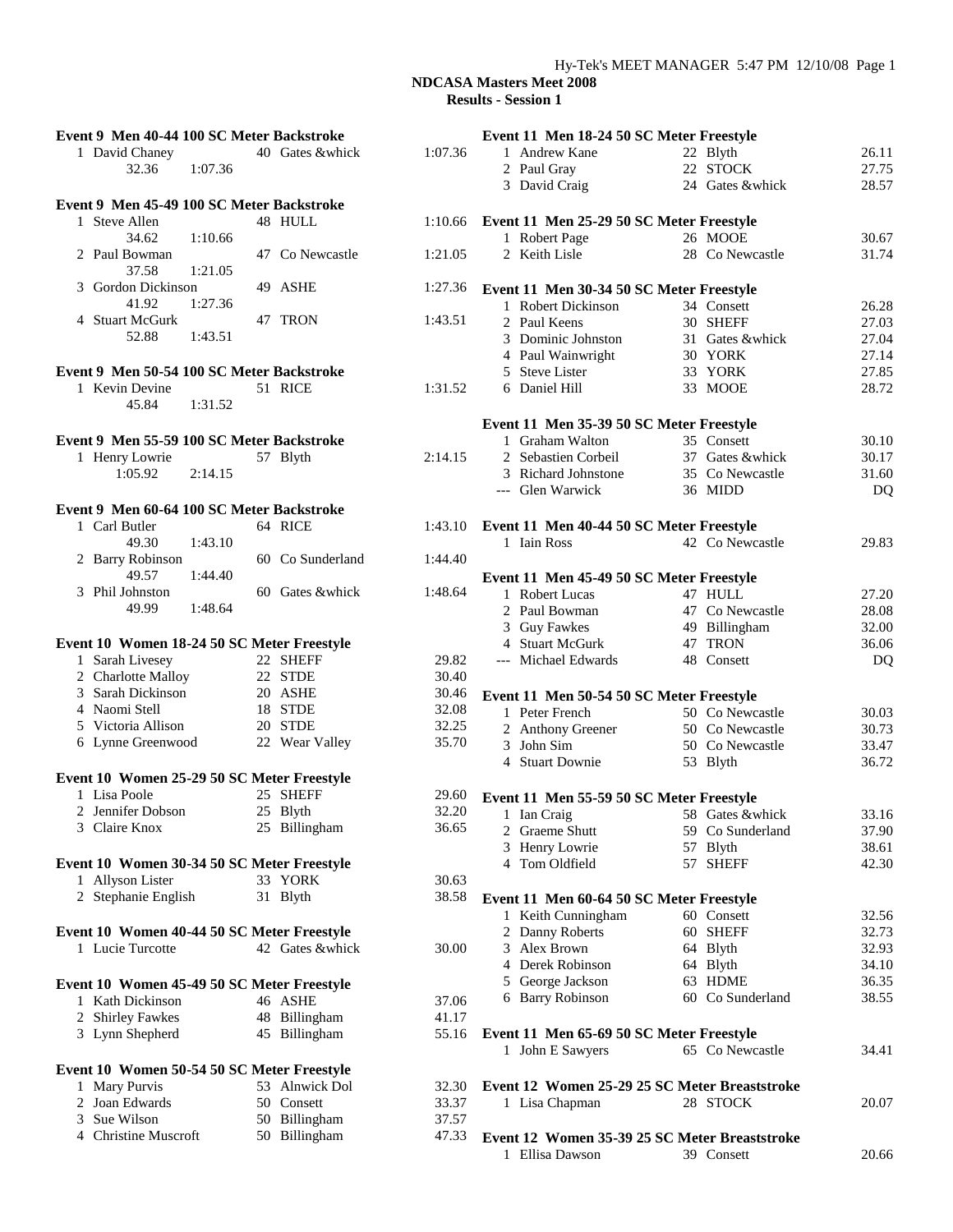| Event 12 Women 45-49 25 SC Meter Breaststroke |                  |         | Event 14 Women 25-29 100 SC Meter IM  |         |
|-----------------------------------------------|------------------|---------|---------------------------------------|---------|
| 1 Sian O'Dea                                  | 48 Blyth         | 22.06   | 1 Lisa Chapman<br>28 STOCK            | 1:23.65 |
| 2 Kath Dickinson                              | 46 ASHE          | 23.26   | 39.05<br>1:23.65                      |         |
| 3 Lynn Shepherd                               | 45 Billingham    | 31.59   | 2 Helen Richardson<br>29 Wear Valley  | 1:30.60 |
|                                               |                  |         | 41.85<br>1:30.60                      |         |
| Event 12 Women 60-64 25 SC Meter Breaststroke |                  |         | 3 Claire Knox<br>25 Billingham        | 1:34.95 |
| 1 Pat Jackson                                 | 61 HDME          | 25.17   | 47.74<br>1:34.95                      |         |
| Event 13 Men 18-24 25 SC Meter Breaststroke   |                  |         | Event 14 Women 30-34 100 SC Meter IM  |         |
| 1 Andrew Kane                                 | 22 Blyth         | 16.23   | 1 Stephanie English<br>31 Blyth       | 1:38.09 |
| 2 Paul Gray                                   | 22 STOCK         | 16.24   | 46.91<br>1:38.09                      |         |
| 3 Simon Bradshaw                              | 19 Blyth         | 17.19   |                                       |         |
|                                               |                  |         | Event 14 Women 45-49 100 SC Meter IM  |         |
| Event 13 Men 25-29 25 SC Meter Breaststroke   |                  |         | 1 Julie Bennett<br>46 LDSE            | 1:17.56 |
|                                               | 27 YORK          | 15.25   | 35.05<br>1:17.56                      |         |
| 1 Graham Asbury<br>2 Keith Lisle              | 28 Co Newcastle  | 17.70   | --- Shirley Fawkes<br>48 Billingham   | DQ      |
|                                               |                  |         | 58.72<br>DQ                           |         |
| Event 13 Men 30-34 25 SC Meter Breaststroke   |                  |         |                                       |         |
| 1 Marc Best                                   | 30 STOCK         | 14.75   | Event 14 Women 50-54 100 SC Meter IM  |         |
| 2 Dominic Johnston                            | 31 Gates &whick  | 15.40   | 1 Sue Wilson<br>50 Billingham         | 1:42.26 |
|                                               |                  |         | 51.11<br>1:42.26                      |         |
| Event 13 Men 35-39 25 SC Meter Breaststroke   |                  |         | --- Judith Pascale<br>51 Gates &whick | DQ      |
| 1 Paul Butler                                 | 36 SHEFF         | 14.82   | 46.60<br>DQ                           |         |
| 2 Glen Warwick                                | 36 MIDD          | 14.98   |                                       |         |
| 3 Graham Walton                               | 35 Consett       | 16.30   | Event 15 Men 18-24 100 SC Meter IM    |         |
|                                               | 37 Gates &whick  |         | 1 Andrew Kane<br>22 Blyth             | 1:08.02 |
| 4 Sebastien Corbeil                           |                  | 17.27   | 1:08.02<br>31.67                      |         |
|                                               |                  |         |                                       |         |
| Event 13 Men 45-49 25 SC Meter Breaststroke   |                  |         | Event 15 Men 25-29 100 SC Meter IM    |         |
| 1 Robert Lucas                                | 47 HULL          | 15.91   | 1 Nick Valentine<br>27 Co Newcastle   | 1:08.73 |
|                                               |                  |         | 32.51<br>1:08.73                      |         |
| Event 13 Men 50-54 25 SC Meter Breaststroke   |                  |         | 2 Keith Lisle<br>28 Co Newcastle      | 1:19.88 |
| 1 Kevin Devine                                | 51 RICE          | 18.34   | 38.37<br>1:19.88                      |         |
| 2 Robin Sleight                               | 52 Co Newcastle  | 20.50   |                                       |         |
| Event 13 Men 55-59 25 SC Meter Breaststroke   |                  |         | Event 15 Men 30-34 100 SC Meter IM    |         |
| 1 Graeme Shutt                                | 59 Co Sunderland | 23.56   | 1 Robert Dickinson<br>34 Consett      | 1:06.14 |
|                                               |                  |         | 1:06.14<br>31.73                      |         |
| Event 13 Men 60-64 25 SC Meter Breaststroke   |                  |         | 2 Marc Best<br>30 STOCK               | 1:09.19 |
| 1 George Jackson                              | 63 HDME          | 18.09   | 33.23<br>1:09.19                      |         |
| 2 Keith Cunningham                            | 60 Consett       | 18.16   | 3 Steve Lister<br>33 YORK             | 1:09.31 |
| 3 Norman Stephenson                           | 64 Gates &whick  | 18.56   | 32.18<br>1:09.31                      |         |
| 4 Danny Roberts                               | 60 SHEFF         | 20.63   | 4 Michael Vickers<br>32 Wear Valley   | 1:11.51 |
| 5 Barry Robinson                              | 60 Co Sunderland | 21.69   | 34.17<br>1:11.51                      |         |
|                                               |                  |         | 5 Daniel Hill<br>33 MOOE              | 1:14.25 |
|                                               |                  |         | 34.78<br>1:14.25                      |         |
| Event 13 Men 65-69 25 SC Meter Breaststroke   | 65 Co Newcastle  | 18.88   |                                       |         |
| 1 John E Sawyers                              |                  |         | Event 15 Men 35-39 100 SC Meter IM    |         |
| Event 14 Women 18-24 100 SC Meter IM          |                  |         | 1 James Hodson<br>38 Co Newcastle     | 1:10.89 |
|                                               |                  |         | 33.64<br>1:10.89                      |         |
| 1 Charlotte Malloy<br>34.67                   | 22 STDE          | 1:16.40 | 2 Steven Cummings<br>39 Blyth         | 1:12.53 |
| 1:16.40                                       |                  |         | 33.83<br>1:12.53                      |         |
| 2 Sarah Dickinson<br>1:16.91                  | 20 ASHE          | 1:16.91 |                                       |         |
| 35.12                                         |                  |         | Event 15 Men 40-44 100 SC Meter IM    |         |
| 3 Victoria Allison                            | 20 STDE          | 1:22.14 | 1 Stuart Hoyle<br>42 LDSE             | 1:12.22 |
| 1:22.14<br>37.92                              |                  |         | 33.69<br>1:12.22                      |         |
|                                               |                  |         | 2 Terry Lee<br>44 Wear Valley         | 1:16.20 |
|                                               |                  |         | 34.59<br>1:16.20                      |         |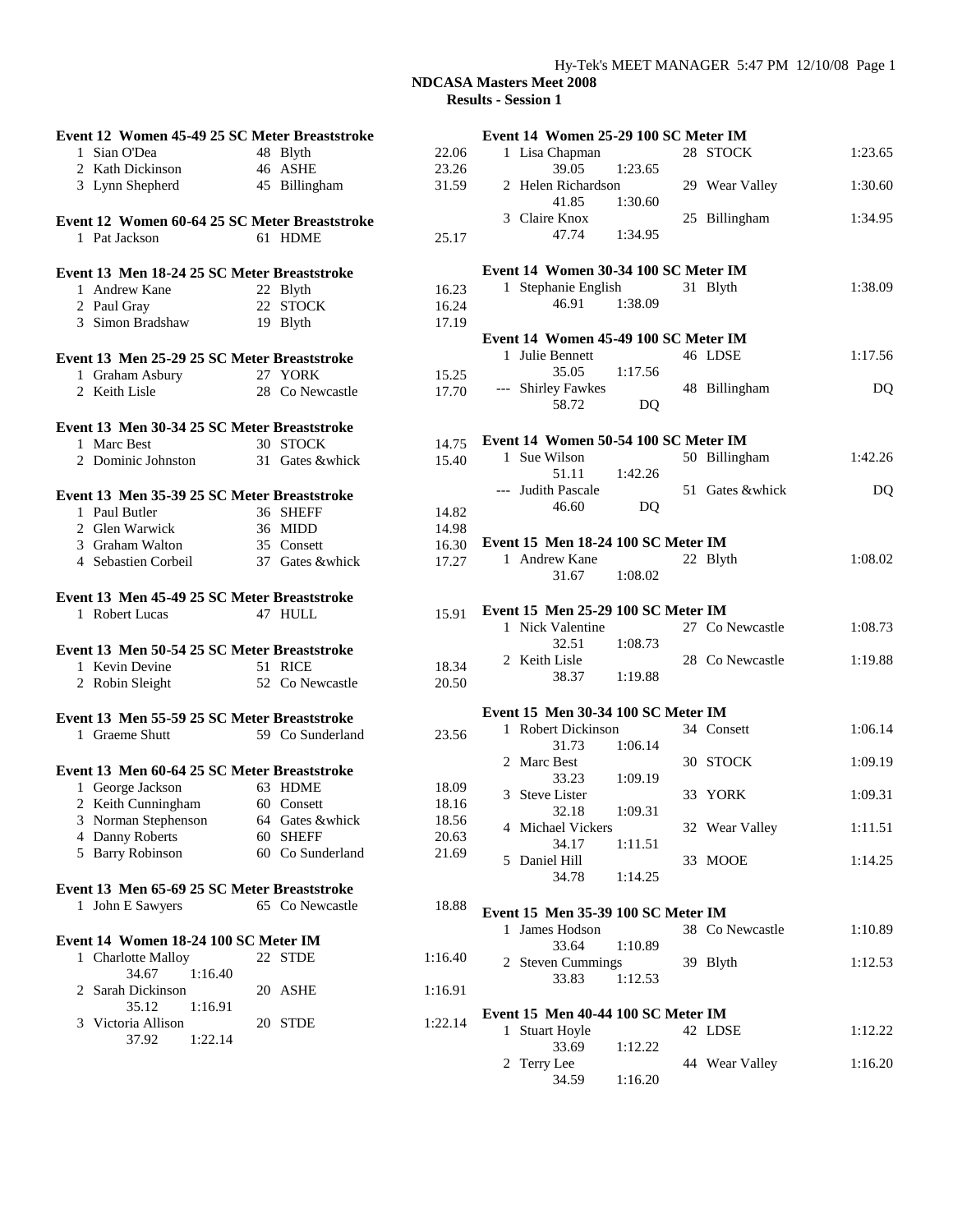### Hy-Tek's MEET MANAGER 5:47 PM 12/10/08 Page 1

| Event 15 Men 45-49 100 SC Meter IM                |         |                  |         |         |                |         |         | Event 18 Mixed 72-99 200 SC Meter Medley Relay   |         |         |
|---------------------------------------------------|---------|------------------|---------|---------|----------------|---------|---------|--------------------------------------------------|---------|---------|
| 1 Steve Allen                                     |         | 48 HULL          |         | 1:11.80 | 1 SHEFF        |         |         | A                                                |         | 2:09.80 |
| 32.82                                             | 1:11.80 |                  |         |         |                | 32.26   | 1:05.11 | 1:37.58                                          | 2:09.80 |         |
| 2 Gordon Dickinson                                |         | 49 ASHE          |         | 1:25.28 | 2 Consett      |         |         | A                                                |         | 2:21.04 |
| 39.37                                             | 1:25.28 |                  |         |         |                | 32.91   | 1:10.09 | 1:47.43                                          | 2:21.04 |         |
| 3 Stuart McGurk                                   |         | 47 TRON          |         | 1:39.19 | 3 Blyth        |         |         | $\mathbf{A}$                                     |         | 2:24.39 |
| 45.76                                             | 1:39.19 |                  |         |         |                | 37.78   | 1:16.58 | 1:46.08                                          | 2:24.39 |         |
| Event 15 Men 50-54 100 SC Meter IM                |         |                  |         |         |                |         |         |                                                  |         |         |
|                                                   |         |                  |         |         |                |         |         | Event 18 Mixed 160-199 200 SC Meter Medley Relay |         |         |
| 1 Kevin Devine<br>41.31                           | 1:23.39 | 51 RICE          |         | 1:23.39 | 1 Consett      | 39.89   | 1:27.51 | B<br>2:14.33                                     | 2:49.65 | 2:49.65 |
| 2 Ian Muscroft                                    |         | 50 Billingham    |         | 1:35.86 |                |         |         |                                                  |         |         |
| 49.18                                             | 1:35.86 |                  |         |         |                |         |         |                                                  |         |         |
| 3 Robin Sleight                                   |         | 52 Co Newcastle  |         | 1:39.91 |                |         |         | Event 19 Mixed 120-159 300 SC Meter Cannon Relay |         |         |
| 46.92                                             | 1:39.91 |                  |         |         | 1 Gates &whick |         |         | A                                                |         | 3:04.00 |
| 4 Stuart Downie                                   |         | 53 Blyth         |         | 1:41.89 |                | 34.47   | 1:11.22 | 1:41.30                                          | 2:09.51 |         |
| 51.49                                             | 1:41.89 |                  |         |         |                | 2:35.75 | 3:04.00 |                                                  |         |         |
|                                                   |         |                  |         |         | 2 Consett      |         |         | A                                                |         | 3:12.04 |
|                                                   |         |                  |         |         |                | 31.46   | 1:02.15 | 1:37.86                                          | 2:12.42 |         |
| Event 15 Men 55-59 100 SC Meter IM                |         |                  |         |         |                | 2:44.48 | 3:12.04 |                                                  |         |         |
| 1 Graeme Shutt                                    |         | 59 Co Sunderland |         | 1:39.71 | 3 Blyth        |         |         | $\mathbf{A}$                                     |         | 3:14.45 |
| 47.35                                             | 1:39.71 |                  |         |         |                | 32.60   | 1:05.38 | 1:34.78                                          | 2:08.21 |         |
|                                                   |         |                  |         |         |                | 2:47.41 | 3:14.45 |                                                  |         |         |
| Event 15 Men 60-64 100 SC Meter IM                |         |                  |         |         |                |         |         |                                                  |         |         |
| 1 Alex Brown                                      |         | 64 Blyth         |         | 1:27.64 |                |         |         |                                                  |         |         |
| 42.94                                             | 1:27.64 |                  |         |         |                |         |         |                                                  |         |         |
| 2 Norman Stephenson                               |         | 64 Gates &whick  |         | 1:27.96 |                |         |         |                                                  |         |         |
| 42.58                                             | 1:27.96 |                  |         |         |                |         |         |                                                  |         |         |
| 3 Terry McGee                                     |         | 61 MIDD          |         | 1:28.07 |                |         |         |                                                  |         |         |
| 43.21                                             | 1:28.07 |                  |         |         |                |         |         |                                                  |         |         |
| 4 Carl Butler                                     |         | 64 RICE          |         | 1:31.00 |                |         |         |                                                  |         |         |
| 43.60                                             | 1:31.00 |                  |         |         |                |         |         |                                                  |         |         |
| 5 George Jackson                                  |         | 63 HDME          |         | 1:33.10 |                |         |         |                                                  |         |         |
| 42.47                                             | 1:33.10 |                  |         |         |                |         |         |                                                  |         |         |
| 6 Phil Johnston                                   |         | 60 Gates &whick  |         | 1:54.51 |                |         |         |                                                  |         |         |
| 54.92                                             | 1:54.51 |                  |         |         |                |         |         |                                                  |         |         |
| Event 15 Men 70-74 100 SC Meter IM                |         |                  |         |         |                |         |         |                                                  |         |         |
| 1 Alan Hedley                                     |         | 74 Blyth         |         | 2:17.62 |                |         |         |                                                  |         |         |
| 1:07.72                                           | 2:17.62 |                  |         |         |                |         |         |                                                  |         |         |
|                                                   |         |                  |         |         |                |         |         |                                                  |         |         |
| Event 16 Women 72-99 200 SC Meter Freestyle Relay |         |                  |         |         |                |         |         |                                                  |         |         |
| 1 STDE                                            |         | A                |         | 2:07.16 |                |         |         |                                                  |         |         |
| 31.28                                             | 1:04.09 | 1:36.11          | 2:07.16 |         |                |         |         |                                                  |         |         |
| 2 Consett                                         |         | $\mathbf{A}$     |         | 2:28.03 |                |         |         |                                                  |         |         |
| 33.55                                             | 1:15.95 | 1:55.09          | 2:28.03 |         |                |         |         |                                                  |         |         |
|                                                   |         |                  |         |         |                |         |         |                                                  |         |         |
| Event 17 Men 160-199 200 SC Meter Freestyle Relay |         |                  |         |         |                |         |         |                                                  |         |         |
| 1 Gates &whick                                    |         | A                |         | 1:55.46 |                |         |         |                                                  |         |         |
| 26.05                                             | 58.48   | 1:28.73          | 1:55.46 |         |                |         |         |                                                  |         |         |
| 2 Co Newcastle                                    |         | $\mathbf{A}$     |         | 1:56.15 |                |         |         |                                                  |         |         |
| 28.88                                             | 57.94   | 1:28.32          | 1:56.15 |         |                |         |         |                                                  |         |         |
| 3 Consett                                         |         | A                |         | 1:56.23 |                |         |         |                                                  |         |         |
| 29.85                                             | 58.96   | 1:30.19          | 1:56.23 |         |                |         |         |                                                  |         |         |
| 4 Blyth                                           |         | $\mathbf{A}$     |         | 2:12.78 |                |         |         |                                                  |         |         |
| 27.04                                             | 1:04.55 | 1:38.63          | 2:12.78 |         |                |         |         |                                                  |         |         |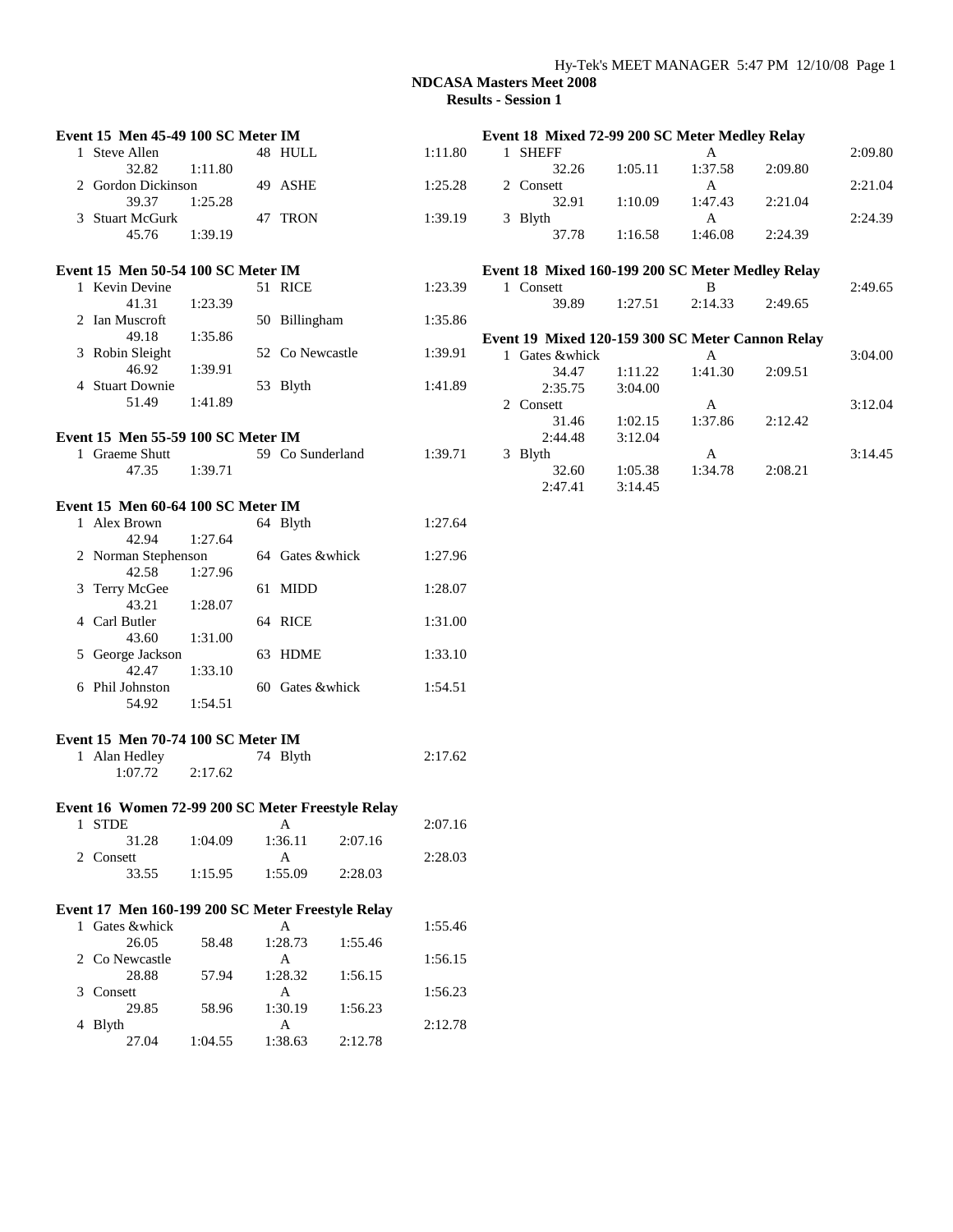### Hy-Tek's MEET MANAGER 5:48 PM 12/10/08 Page 1

| Event 20 Women 18-24 200 SC Meter IM       |                    |         | Event 22 Men 18-24 25 SC Meter Butterfly    |                             |                |
|--------------------------------------------|--------------------|---------|---------------------------------------------|-----------------------------|----------------|
| 1 Sarah Dickinson                          | 20 ASHE            | 2:47.48 | 1 Andrew Kane                               | 22 Blyth                    | 12.89          |
| 35.12<br>1:17.74                           | 2:47.48<br>2:08.39 |         | 2 Paul Gray                                 | 22 STOCK                    | 14.82          |
| 2 Helen Muscroft                           | 24 Billingham      | 2:48.15 |                                             |                             |                |
| 37.52<br>1:19.03                           | 2:48.15<br>2:09.53 |         | Event 22 Men 25-29 25 SC Meter Butterfly    |                             |                |
|                                            |                    |         | 1 Keith Lisle                               | 28 Co Newcastle             | 15.76          |
| Event 20 Women 60-64 200 SC Meter IM       |                    |         |                                             |                             |                |
| 1 Pat Jackson                              | 61 HDME            | 3:36.24 | Event 22 Men 30-34 25 SC Meter Butterfly    |                             |                |
| 47.88<br>1:44.81                           | 2:47.26<br>3:36.24 |         |                                             |                             |                |
|                                            |                    |         | 1 Dominic Johnston<br>2 Marc Best           | 31 Gates &whick<br>30 STOCK | 13.25<br>14.07 |
| Event 20 Men 18-24 200 SC Meter IM         |                    |         |                                             |                             |                |
|                                            |                    |         |                                             |                             |                |
| 1 Andrew Kane                              | 22 Blyth           | 2:32.50 | Event 22 Men 35-39 25 SC Meter Butterfly    |                             |                |
| 31.90<br>1:12.63                           | 1:59.09<br>2:32.50 |         | 1 Paul Butler                               | 36 SHEFF                    | 13.58          |
|                                            |                    |         | 2 Graham Walton                             | 35 Consett                  | 14.89          |
| Event 20 Men 30-34 200 SC Meter IM         |                    |         | 3 Richard Johnstone                         | 35 Co Newcastle             | 15.33          |
| 1 Steve Lister                             | 33 YORK            | 2:33.13 |                                             |                             |                |
| 32.47<br>1:12.49                           | 1:58.67<br>2:33.13 |         | Event 22 Men 45-49 25 SC Meter Butterfly    |                             |                |
|                                            |                    |         | 1 Robert Lucas                              | 47 HULL                     | 13.37          |
| Event 20 Men 35-39 200 SC Meter IM         |                    |         |                                             |                             |                |
| 1 James Hodson                             | 38 Co Newcastle    | 2:36.09 | Event 22 Men 50-54 25 SC Meter Butterfly    |                             |                |
| 33.59<br>1:15.83                           | 1:59.82<br>2:36.09 |         | 1 Peter French                              | 50 Co Newcastle             | 15.11          |
|                                            |                    |         | 2 Kevin Devine                              | 51 RICE                     | 16.28          |
| Event 20 Men 40-44 200 SC Meter IM         |                    |         | 3 Stuart Downie                             | 53 Blyth                    | 18.48          |
| 1 Paul Ross                                | 43 MOOE            | 2:24.49 | 4 John Sim                                  | 50 Co Newcastle             | 19.19          |
| 30.79<br>1:07.51                           | 1:50.33<br>2:24.49 |         |                                             |                             |                |
| 2 Stuart Hoyle                             | 42 LDSE            | 2:36.33 | Event 22 Men 55-59 25 SC Meter Butterfly    |                             |                |
| 1:13.48<br>32.88                           | 2:00.27<br>2:36.33 |         | 1 Ian Craig                                 | 58 Gates &whick             | 17.33          |
|                                            |                    |         | 2 Graeme Shutt                              | 59 Co Sunderland            | 18.06          |
| Event 20 Men 45-49 200 SC Meter IM         |                    |         |                                             |                             |                |
| --- Guy Fawkes                             | 49 Billingham      | DQ.     |                                             |                             |                |
| 35.28<br>1:24.38                           | 2:16.25<br>DQ      |         | Event 22 Men 60-64 25 SC Meter Butterfly    |                             |                |
|                                            |                    |         | 1 Keith Cunningham                          | 60 Consett                  | 16.72          |
|                                            |                    |         | 2 George Jackson                            | 63 HDME                     | 17.47          |
| Event 20 Men 50-54 200 SC Meter IM         |                    |         | 3 Terry McGee                               | 61 MIDD                     | 17.52          |
| 1 Robin Sleight                            | 52 Co Newcastle    | 3:42.42 | 4 Norman Stephenson                         | 64 Gates &whick             | 17.81          |
| 47.07<br>1:46.67                           | 2:49.75<br>3:42.42 |         | 5 Carl Butler                               | 64 RICE                     | 18.32          |
|                                            |                    |         | 6 Barry Robinson                            | 60 Co Sunderland            | 18.74          |
| Event 20 Men 60-64 200 SC Meter IM         |                    |         | 7 Danny Roberts                             | 60 SHEFF                    | 19.06          |
| 1 Alex Brown                               | 64 Blyth           | 3:15.29 | 8 Brian Duffell                             | 62 Darlington Dol           | 23.60          |
| 39.49<br>1:36.26                           | 3:15.29<br>2:32.30 |         |                                             |                             |                |
| 2 Norman Stephenson                        | 64 Gates &whick    | 3:18.25 | Event 22 Men 70-74 25 SC Meter Butterfly    |                             |                |
| 41.62<br>1:33.81                           | 2:30.81<br>3:18.25 |         | 1 Alan Hedley                               | 74 Blyth                    | 27.16          |
|                                            |                    |         |                                             |                             |                |
| Event 21 Women 18-24 25 SC Meter Butterfly |                    |         | Event 23 Women 18-24 50 SC Meter Backstroke |                             |                |
| 1 Charlotte Malloy                         | 22 STDE            | 14.59   | 1 Jennifer Clary                            | 21 Wear Valley              | 38.01          |
| 2 Lynne Greenwood                          | 22 Wear Valley     | 17.12   |                                             |                             |                |
|                                            |                    |         | Event 23 Women 25-29 50 SC Meter Backstroke |                             |                |
| Event 21 Women 25-29 25 SC Meter Butterfly |                    |         | 1 Jennifer Dobson                           | 25 Blyth                    | 37.85          |
| 1 Lisa Chapman                             | 28 STOCK           | 17.27   |                                             |                             |                |
| 2 Helen Richardson                         | 29 Wear Valley     | 17.76   |                                             |                             |                |
|                                            |                    |         | Event 23 Women 30-34 50 SC Meter Backstroke |                             |                |
|                                            |                    |         | 1 Allyson Lister                            | 33 YORK                     | 35.56          |
| Event 21 Women 45-49 25 SC Meter Butterfly |                    |         |                                             |                             |                |
| 1 Kath Dickinson                           | 46 ASHE            | 19.05   | Event 23 Women 40-44 50 SC Meter Backstroke |                             |                |
| 2 Lynn Shepherd                            | 45 Billingham      | 30.97   | 1 Lucie Turcotte                            | 42 Gates &whick             | 34.37          |
|                                            |                    |         |                                             |                             |                |
| Event 21 Women 50-54 25 SC Meter Butterfly |                    |         | Event 23 Women 45-49 50 SC Meter Backstroke |                             |                |
| 1 Sue Wilson                               | 50 Billingham      | 21.22   | 1 Julie Bennett                             | 46 LDSE                     | 35.28          |
| 2 Denise Baker                             | 50 Darlington Dol  | 24.98   | 2 Kath Dickinson                            | 46 ASHE                     | 46.05          |
|                                            |                    |         | 3 Sian O'Dea                                | 48 Blyth                    | 50.05          |
| Event 21 Women 60-64 25 SC Meter Butterfly |                    |         |                                             |                             |                |
| 1 Pat Jackson                              | 61 HDME            | 18.32   |                                             |                             |                |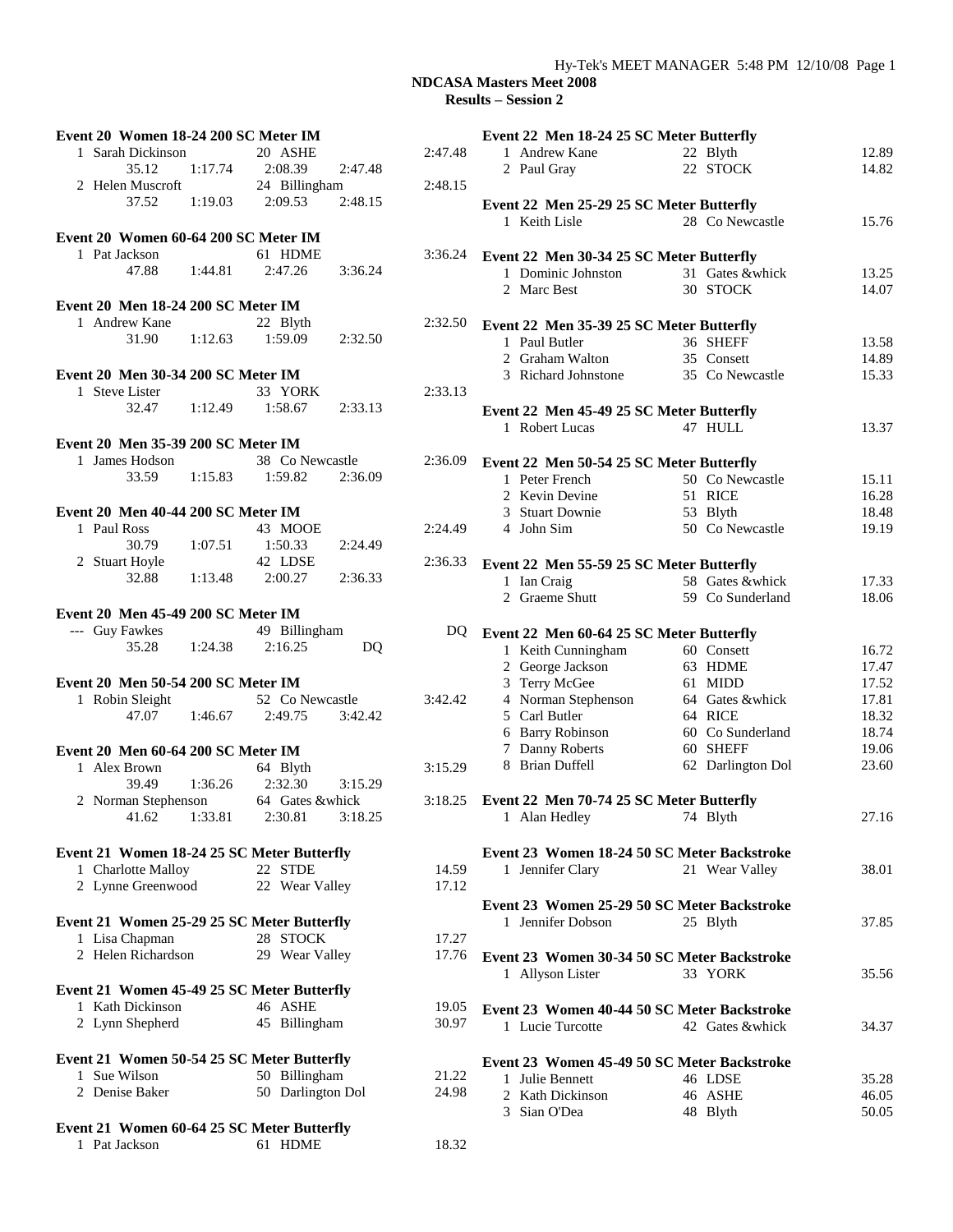| Event 23 Women 50-54 50 SC Meter Backstroke        |                   |       |
|----------------------------------------------------|-------------------|-------|
| 1 Joan Edwards                                     | 50 Consett        | 41.95 |
| 2 Mary Purvis                                      | 53 Alnwick Dol    | 42.09 |
|                                                    |                   |       |
| Event 23 Women 60-64 50 SC Meter Backstroke        |                   |       |
| 1 Pat Jackson                                      | 61 HDME           | 46.32 |
|                                                    |                   |       |
| Event 24 Men 30-34 50 SC Meter Backstroke          |                   |       |
| 1 Dominic Johnston                                 | 31 Gates &whick   | 29.99 |
|                                                    | 30 SHEFF          | 31.86 |
| 2 Paul Keens<br>3 Michael Vickers                  | 32 Wear Valley    | 35.67 |
|                                                    |                   |       |
| Event 24 Men 40-44 50 SC Meter Backstroke          |                   |       |
| 1 David Chaney                                     | 40 Gates & whick  | 31.56 |
|                                                    |                   |       |
| Event 24 Men 45-49 50 SC Meter Backstroke          |                   |       |
| 1 Steve Allen                                      | 48 HULL           | 31.78 |
| (Event 24 Men 45-49 50 SC Meter Backstroke)        |                   |       |
| 2 Michael Edwards                                  | 48 Consett        | 35.19 |
| 3 Gordon Dickinson 49 ASHE                         |                   | 38.73 |
| 4 Stuart McGurk                                    | 47 TRON           | 47.05 |
|                                                    |                   |       |
| Event 24 Men 50-54 50 SC Meter Backstroke          |                   |       |
| 1 Kevin Devine                                     | 51 RICE           | 41.40 |
|                                                    |                   |       |
| Event 24 Men 55-59 50 SC Meter Backstroke          |                   |       |
| 1 Graeme Shutt                                     | 59 Co Sunderland  | 49.65 |
| 2 Henry Lowrie                                     | 57 Blyth          | 58.27 |
|                                                    |                   |       |
|                                                    |                   |       |
| Event 24 Men 60-64 50 SC Meter Backstroke          |                   |       |
| 1 Carl Butler<br>2 Barry Robinson 60 Co Sunderland | 64 RICE           | 45.38 |
|                                                    |                   | 47.20 |
| 3 Phil Johnston                                    | 60 Gates &whick   | 48.54 |
| 4 Brian Duffell                                    | 62 Darlington Dol | 49.95 |
|                                                    |                   |       |
| Event 25 Women 18-24 25 SC Meter Freestyle         |                   |       |
| *1 Sarah Livesey                                   | 22 SHEFF          | 14.03 |
| *1 Charlotte Malloy 22 STDE                        |                   | 14.03 |
|                                                    |                   |       |
| Event 25 Women 25-29 25 SC Meter Freestyle         |                   |       |
| *1 Lisa Chapman                                    | 28 STOCK          | 16.14 |
| *1 Claire Knox                                     | 25 Billingham     | 16.14 |
|                                                    |                   |       |
| Event 25 Women 35-39 25 SC Meter Freestyle         |                   |       |
| 1 Ellisa Dawson                                    | 39 Consett        | 17.43 |
|                                                    |                   |       |
| Event 25 Women 45-49 25 SC Meter Freestyle         |                   |       |
| 1 Shirley Fawkes                                   | 48 Billingham     | 16.81 |
| 2 Kath Dickinson                                   | 46 ASHE           | 17.08 |
| 3 Lynn Shepherd                                    | 45 Billingham     | 22.41 |
|                                                    |                   |       |
| Event 25 Women 50-54 25 SC Meter Freestyle         |                   |       |
| Sue Wilson<br>$\mathbf{1}$                         | 50 Billingham     | 19.08 |
| 2 Denise Baker                                     | 50 Darlington Dol | 21.13 |
| 3 Christine Muscroft                               | 50 Billingham     | 22.00 |
|                                                    |                   |       |
| Event 26 Men 18-24 25 SC Meter Freestyle           |                   |       |
| 1 Andrew Kane                                      | 22 Blyth          | 12.26 |
| 2 Paul Gray                                        | 22 STOCK          | 12.63 |
| 3 David Craig                                      | 24 Gates &whick   | 13.09 |
| 4 Simon Bradshaw                                   | 19 Blyth          | 14.71 |

| $\overline{5}$          | Event 26 Men 25-29 25 SC Meter Freestyle       |                             |                |
|-------------------------|------------------------------------------------|-----------------------------|----------------|
| $\mathfrak z$           | 1 Robert Page                                  | 26 MOOE                     | 13.56          |
|                         | 2 Keith Lisle                                  | 28 Co Newcastle             | 14.82          |
| $\overline{\mathbf{r}}$ | Event 26 Men 30-34 25 SC Meter Freestyle       |                             |                |
|                         | 1 Dominic Johnston                             | 31 Gates &whick             | 12.45          |
|                         | 2 Marc Best                                    | 30 STOCK                    | 12.63          |
|                         | 3 Daniel Hill                                  | 33 MOOE                     | 13.13          |
| 5                       |                                                |                             |                |
| 7                       | Event 26 Men 35-39 25 SC Meter Freestyle       |                             |                |
|                         | 1 Graham Walton                                | 35 Consett                  | 13.54          |
|                         | 2 Sebastien Corbeil                            | 37 Gates &whick             | 13.62          |
| 5                       | 3 Richard Johnstone                            | 35 Co Newcastle             | 14.16          |
|                         | --- Glen Warwick                               | 36 MIDD                     | <b>DQ</b>      |
| 3                       | Event 26 Men 45-49 25 SC Meter Freestyle       |                             |                |
|                         | 1 Robert Lucas                                 | 47 HULL                     | 12.45          |
| $\mathfrak z$           | 2 Guy Fawkes                                   | 49 Billingham               | 14.70          |
| 3                       |                                                |                             |                |
| $\overline{5}$          | Event 26 Men 50-54 25 SC Meter Freestyle       |                             |                |
|                         | 1 Peter French                                 | 50 Co Newcastle             | 14.22          |
|                         | 2 John Sim                                     | 50 Co Newcastle             | 14.84          |
| $\mathcal{E}$           | 3 Kevin Devine                                 | 51 RICE                     | 15.02          |
|                         | 4 Stuart Downie                                | 53 Blyth                    | 15.79          |
| $\overline{5}$          | Event 26 Men 55-59 25 SC Meter Freestyle       |                             |                |
| 7                       | 1 Ian Craig                                    | 58 Gates &whick             | 15.18          |
|                         | 2 Henry Lowrie                                 | 57 Blyth                    | 16.96          |
|                         |                                                |                             |                |
| $\overline{\mathbf{S}}$ | Event 26 Men 60-64 25 SC Meter Freestyle       |                             |                |
| $\mathbf{)}$            | 1 Danny Roberts                                | 60 SHEFF                    | 14.68          |
| į                       | 2 Keith Cunningham                             | 60 Consett                  | 14.71          |
| 5                       | 3 Derek Robinson                               | 64 Blyth                    | 15.40          |
|                         | 4 Barry Robinson<br>5 Carl Butler              | 60 Co Sunderland<br>64 RICE | 15.43<br>16.11 |
|                         | 6 Brian Duffell                                | 62 Darlington Dol           | 19.70          |
| 3<br>z                  |                                                |                             |                |
|                         | Event 26 Men 65-69 25 SC Meter Freestyle       |                             |                |
|                         | 1 John E Sawyers                               | 65 Co Newcastle             | 15.79          |
| ı                       | Event 26 Men 70-74 25 SC Meter Freestyle       |                             |                |
| į.                      | 1 Alan Hedley                                  | 74 Blyth                    | 21.22          |
|                         |                                                |                             |                |
| z                       | Event 27 Women 18-24 100 SC Meter Breaststroke |                             |                |
|                         | 1 Rachel McCabe                                | 21 STDE                     | 1:21.35        |
|                         | 1:21.35<br>38.08                               |                             |                |
|                         | 2 Victoria Allison                             | 20 STDE                     | 1:32.17        |
| 3                       | 42.99<br>1:32.17                               |                             |                |
|                         | 3 Naomi Stell                                  | 18 STDE                     | 1:41.01        |
|                         | 46.41 1:41.01                                  |                             |                |
|                         | Event 27 Women 45-49 100 SC Meter Breaststroke |                             |                |
| $\overline{\mathbf{S}}$ |                                                | 46 Gates &whick             | 1:28.82        |
| $\mathbf{3}$            | 1 Diane Chaney<br>41.80<br>1:28.82             |                             |                |
| )                       | 2 Sian O'Dea                                   | 48 Blyth                    | 1:47.40        |
|                         | 51.14<br>1:47.40                               |                             |                |
|                         |                                                |                             |                |
| $\overline{\mathbf{3}}$ | Event 27 Women 50-54 100 SC Meter Breaststroke |                             |                |
| J                       | 1 Judith Pascale                               | 51 Gates &whick             | 1:39.70        |
|                         | 46.94<br>1:39.70                               |                             |                |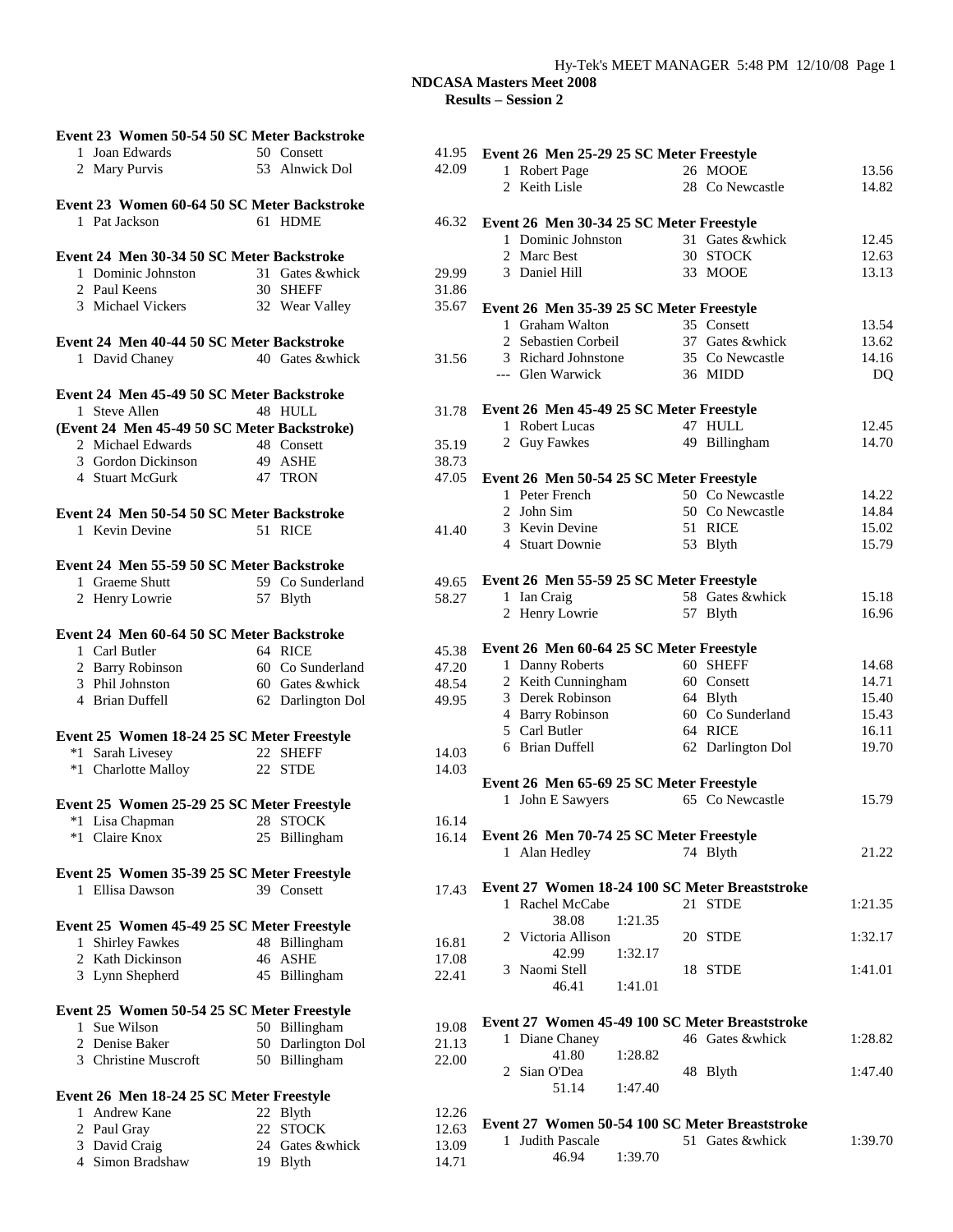# Hy-Tek's MEET MANAGER 5:48 PM 12/10/08 Page 1

| Event 28 Men 18-24 100 SC Meter Breaststroke |                   |         | Event 29 Women 18-24 50 SC Meter Butterfly |                   |       |
|----------------------------------------------|-------------------|---------|--------------------------------------------|-------------------|-------|
| 1 David Craig                                | 24 Gates &whick   | 1:21.29 | 1 Charlotte Malloy                         | 22 STDE           | 32.58 |
| 37.78<br>1:21.29                             |                   |         | 2 Sarah Dickinson                          | 20 ASHE           | 34.82 |
| 2 Simon Bradshaw                             | 19 Blyth          | 1:27.69 | 3 Victoria Allison                         | 20 STDE           | 37.28 |
| 42.01<br>1:27.69                             |                   |         | 4 Lynne Greenwood                          | 22 Wear Valley    | 38.50 |
|                                              |                   |         |                                            |                   |       |
| Event 28 Men 25-29 100 SC Meter Breaststroke |                   |         | Event 29 Women 25-29 50 SC Meter Butterfly |                   |       |
| 1 Graham Asbury                              | 27 YORK           | 1:10.73 | 1 Lisa Poole                               | 25 SHEFF          | 32.02 |
| 33.61<br>1:10.73                             |                   |         | 2 Jennifer Dobson                          | 25 Blyth          | 37.28 |
| 2 Keith Lisle                                | 28 Co Newcastle   | 1:27.89 |                                            |                   |       |
| 1:27.89<br>41.21                             |                   |         | Event 29 Women 30-34 50 SC Meter Butterfly |                   |       |
|                                              |                   |         |                                            |                   | 45.46 |
|                                              |                   |         | 1 Stephanie English                        | 31 Blyth          |       |
| Event 28 Men 30-34 100 SC Meter Breaststroke | 30 STOCK          |         |                                            |                   |       |
| 1 Marc Best                                  |                   | 1:11.14 | Event 29 Women 45-49 50 SC Meter Butterfly |                   |       |
| 33.99<br>1:11.14                             |                   |         | 1 Diane Chaney                             | 46 Gates &whick   | 36.97 |
| Event 28 Men 35-39 100 SC Meter Breaststroke |                   |         |                                            |                   |       |
| 1 Glen Warwick                               | 36 MIDD           | 1:14.76 | Event 29 Women 50-54 50 SC Meter Butterfly |                   |       |
| 1:14.76<br>35.37                             |                   |         | 1 Mary Purvis                              | 53 Alnwick Dol    | 35.98 |
|                                              |                   | 1:22.18 | 2 Joan Edwards                             | 50 Consett        | 37.82 |
| 2 Steven Cummings<br>37.90                   | 39 Blyth          |         | 3 Denise Baker                             | 50 Darlington Dol | 59.05 |
| 1:22.18                                      |                   |         |                                            |                   |       |
| 3 Graham Walton                              | 35 Consett        | 1:22.75 | Event 29 Women 60-64 50 SC Meter Butterfly |                   |       |
| 38.93<br>1:22.75                             |                   |         | 1 Pat Jackson                              | 61 HDME           | 45.18 |
| 4 Sebastien Corbeil                          | 37 Gates &whick   | 1:23.86 |                                            |                   |       |
| 1:23.86<br>39.59                             |                   |         | Event 30 Men 18-24 50 SC Meter Butterfly   |                   |       |
|                                              |                   |         | 1 Andrew Kane                              | 22 Blyth          | 28.18 |
| Event 28 Men 40-44 100 SC Meter Breaststroke |                   |         |                                            |                   |       |
| 1 Iain Ross                                  | 42 Co Newcastle   | 1:23.34 | Event 30 Men 25-29 50 SC Meter Butterfly   |                   |       |
| 39.33<br>1:23.34                             |                   |         | 1 Keith Lisle                              | 28 Co Newcastle   | 34.45 |
| 2 John Boyer                                 | 42 Darlington Dol | 1:23.54 |                                            |                   |       |
| 39.08<br>1:23.54                             |                   |         |                                            |                   |       |
|                                              |                   |         | Event 30 Men 30-34 50 SC Meter Butterfly   |                   |       |
| Event 28 Men 45-49 100 SC Meter Breaststroke |                   |         | 1 Paul Wainwright                          | 30 YORK           | 29.16 |
| 1 Stuart McGurk                              | 47 TRON           | 1:53.81 | 2 Robert Dickinson                         | 34 Consett        | 29.80 |
| 1:53.81<br>53.86                             |                   |         | 3 Paul Keens                               | 30 SHEFF          | 30.03 |
|                                              |                   |         | 4 Dominic Johnston                         | 31 Gates &whick   | 30.19 |
| Event 28 Men 50-54 100 SC Meter Breaststroke |                   |         |                                            |                   |       |
| 1 Ian Muscroft                               | 50 Billingham     | 1:38.32 | Event 30 Men 35-39 50 SC Meter Butterfly   |                   |       |
| 1:38.32<br>46.44                             |                   |         | 1 Paul Butler                              | 36 SHEFF          | 29.79 |
|                                              |                   |         | 2 James Hodson                             | 38 Co Newcastle   | 31.15 |
|                                              |                   |         | 3 Richard Johnstone                        | 35 Co Newcastle   | 34.35 |
| Event 28 Men 55-59 100 SC Meter Breaststroke |                   |         |                                            |                   |       |
| 1 Ian Craig                                  | 58 Gates &whick   | 1:33.58 | Event 30 Men 40-44 50 SC Meter Butterfly   |                   |       |
| 43.51<br>1:33.58                             |                   |         | 1 David Chaney                             | 40 Gates &whick   | 27.70 |
| --- Tom Oldfield                             | 57 SHEFF          | DQ      | 2 Paul Ross                                | 43 MOOE           | 29.41 |
| 49.35<br>DQ                                  |                   |         | 3 John Boyer                               | 42 Darlington Dol | 32.90 |
|                                              |                   |         |                                            |                   |       |
| Event 28 Men 60-64 100 SC Meter Breaststroke |                   |         | Event 30 Men 45-49 50 SC Meter Butterfly   |                   |       |
| 1 Terry McGee                                | 61 MIDD           | 1:31.48 | 1 Robert Lucas                             | 47 HULL           | 30.70 |
| 44.08<br>1:31.48                             |                   |         | 2 Steve Allen                              | 48 HULL           | 31.25 |
| 2 Norman Stephenson                          | 64 Gates &whick   | 1:32.00 | 3 Guy Fawkes                               | 49 Billingham     | 34.36 |
| 1:32.00<br>44.75                             |                   |         | 4 Stuart McGurk                            | 47 TRON           | 40.21 |
| 3 George Jackson                             | 63 HDME           | 1:40.41 |                                            |                   |       |
| 1:40.41<br>46.92                             |                   |         |                                            |                   |       |
|                                              |                   |         | Event 30 Men 50-54 50 SC Meter Butterfly   |                   |       |
| Event 28 Men 65-69 100 SC Meter Breaststroke |                   |         | 1 Peter French                             | 50 Co Newcastle   | 34.92 |
| 1 John E Sawyers                             | 65 Co Newcastle   | 1:29.49 | 2 Stuart Downie                            | 53 Blyth          | 43.31 |
| 1:29.49<br>41.84                             |                   |         | 3 Robin Sleight                            | 52 Co Newcastle   | 45.96 |
|                                              |                   |         |                                            |                   |       |
|                                              |                   |         | Event 30 Men 55-59 50 SC Meter Butterfly   |                   |       |
|                                              |                   |         | 1 Graeme Shutt                             | 59 Co Sunderland  | 42.47 |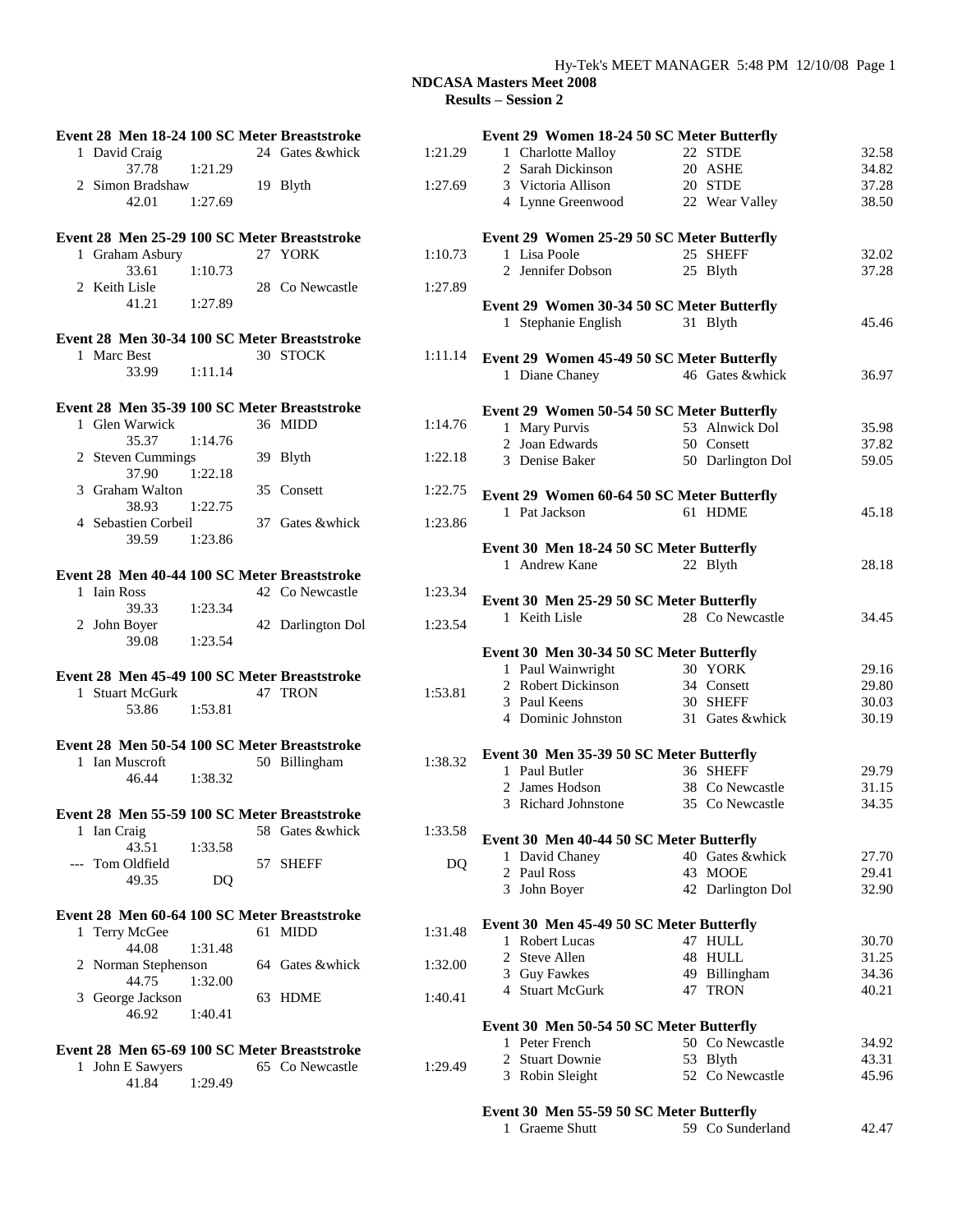### Hy-Tek's MEET MANAGER 5:48 PM 12/10/08 Page 1

 $1:00.12$ 

 $1:01.10$ 

 $1:02.12$ 

 $1:05.75$ 

 $1:08.06$ 

1:08.89

 $1:04.00$ 

 $1:12.55$ 

 $1:15.53$ 

 $1:27.06$ 

| Event 30 Men 60-64 50 SC Meter Butterfly      |                   |         | Event 32 Men 18-24 100 SC Meter Freestyle            |         |
|-----------------------------------------------|-------------------|---------|------------------------------------------------------|---------|
| 1 Alex Brown                                  | 64 Blyth          | 36.68   | 1 Andrew Kane<br>22 Blyth                            | 58.53   |
| 2 Norman Stephenson                           | 64 Gates &whick   | 39.65   | 28.52<br>58.53                                       |         |
| 3 George Jackson                              | 63 HDME           | 41.73   | 2 Paul Gray<br>22 STOCK                              | 1:00.12 |
| 4 Carl Butler                                 | 64 RICE           | 42.53   | 28.98<br>1:00.12                                     |         |
| 5 Brian Duffell                               | 62 Darlington Dol | 53.20   | 24 Gates &whick<br>3 David Craig<br>30.33<br>1:03.09 | 1:03.09 |
| Event 31 Women 18-24 100 SC Meter Freestyle   |                   |         |                                                      |         |
| 1 Rachel McCabe                               | 21 STDE           | 1:04.56 | Event 32 Men 25-29 100 SC Meter Freestyle            |         |
| 31.41<br>1:04.56                              |                   |         | --- Robert Page<br>26 MOOE                           | DQ      |
| 2 Helen Muscroft<br>32.60<br>1:07.41          | 24 Billingham     | 1:07.41 | 32.76<br>DQ                                          |         |
| 3 Sarah Dickinson                             | 20 ASHE           | 1:07.62 | Event 32 Men 30-34 100 SC Meter Freestyle            |         |
| 32.29<br>1:07.62                              |                   |         | 1 Robert Dickinson<br>34 Consett                     | 57.68   |
| 4 Naomi Stell                                 | 18 STDE           | 1:10.62 | 28.09<br>57.68                                       |         |
| 1:10.62<br>33.44                              |                   |         | 2 Paul Wainwright<br>30 YORK                         | 1:00.09 |
|                                               |                   |         | 28.30<br>1:00.09                                     |         |
| Event 31 Women 25-29 100 SC Meter Freestyle   |                   |         | 3 Steve Lister<br>33 YORK                            | 1:01.10 |
| 1 Lisa Chapman                                | 28 STOCK          | 1:14.69 | 29.19<br>1:01.10                                     |         |
| 35.37<br>1:14.69                              |                   |         | 4 Michael Vickers<br>32 Wear Valley                  | 1:02.12 |
| 2 Helen Richardson                            | 29 Wear Valley    | 1:15.41 | 29.84<br>1:02.12                                     |         |
| 35.22<br>1:15.41                              |                   |         | 5 Daniel Hill<br>33 MOOE                             | 1:03.29 |
|                                               |                   |         | 30.70<br>1:03.29                                     |         |
| Event 31 Women 30-34 100 SC Meter Freestyle   |                   |         |                                                      |         |
| 1 Allyson Lister                              | 33 YORK           | 1:05.85 | Event 32 Men 35-39 100 SC Meter Freestyle            |         |
| 31.70<br>1:05.85                              |                   |         | 1 Glen Warwick<br>36 MIDD                            | 58.70   |
| 2 Stephanie English                           | 31 Blyth          | 1:24.32 | 28.25<br>58.70                                       |         |
| 40.56<br>1:24.32                              |                   |         | 2 Graham Walton<br>35 Consett                        | 1:05.75 |
|                                               |                   |         | 31.53<br>1:05.75                                     |         |
| Event 31 Women 40-44 100 SC Meter Freestyle   |                   |         | 3 Steven Cummings<br>39 Blyth                        | 1:08.06 |
| 1 Lucie Turcotte                              | 42 Gates &whick   | 1:04.84 | 31.84<br>1:08.06                                     |         |
| 31.44<br>1:04.84                              |                   |         | 4 Sebastien Corbeil<br>37 Gates &whick               | 1:08.89 |
| 2 Christine Murphy                            | 42 Consett        | 1:36.17 | 32.66<br>1:08.89                                     |         |
| 46.03<br>1:36.17                              |                   |         |                                                      |         |
|                                               |                   |         | Event 32 Men 40-44 100 SC Meter Freestyle            |         |
| Event 31 Women 45-49 100 SC Meter Freestyle   |                   |         | 1 Iain Ross<br>42 Co Newcastle                       | 1:04.00 |
| 1 Shirley Fawkes                              | 48 Billingham     | 1:28.47 | 1:04.00<br>30.94                                     |         |
| 43.20<br>1:28.47                              |                   |         |                                                      |         |
| 2 Lynn Shepherd                               | 45 Billingham     | 1:52.37 | Event 32 Men 50-54 100 SC Meter Freestyle            |         |
| 52.37<br>1:52.37                              |                   |         | 1 Kevin Devine<br>51 RICE                            | 1:12.55 |
|                                               |                   |         | 35.94<br>1:12.55                                     |         |
| Event 31 Women 50-54 100 SC Meter Freestyle   |                   |         | 50 Co Newcastle<br>2 John Sim                        | 1:15.53 |
| 1 Mary Purvis                                 | 53 Alnwick Dol    | 1:12.62 | 35.86<br>1:15.53                                     |         |
| 1:12.62<br>35.60                              |                   |         | 3 Ian Muscroft<br>50 Billingham                      | 1:27.06 |
| (Event 31 Women 50-54 100 SC Meter Freestyle) |                   |         | 42.02<br>1:27.06                                     |         |
| 2 Joan Edwards                                | 50 Consett        | 1:13.72 |                                                      |         |
| 35.51<br>1:13.72                              |                   |         | Event 32 Men 55-59 100 SC Meter Freestyle            |         |
| 3 Sue Wilson                                  | 50 Billingham     | 1:26.66 | 58 Gates &whick<br>1 Ian Craig                       | 1:15.12 |
| 1:26.66<br>41.06                              |                   |         | 36.49<br>1:15.12                                     |         |
| 4 Judith Pascale                              | 51 Gates &whick   | 1:28.75 | 2 Henry Lowrie<br>57 Blyth                           | 1:33.57 |
| 42.22<br>1:28.75                              |                   |         | 1:33.57<br>44.48                                     |         |
| 5 Denise Baker                                | 50 Darlington Dol | 1:47.82 |                                                      |         |
| 1:47.82<br>48.67                              |                   |         |                                                      |         |
| 6 Christine Muscroft                          | 50 Billingham     | 1:59.34 |                                                      |         |
| 1:03.85<br>1:59.34                            |                   |         |                                                      |         |